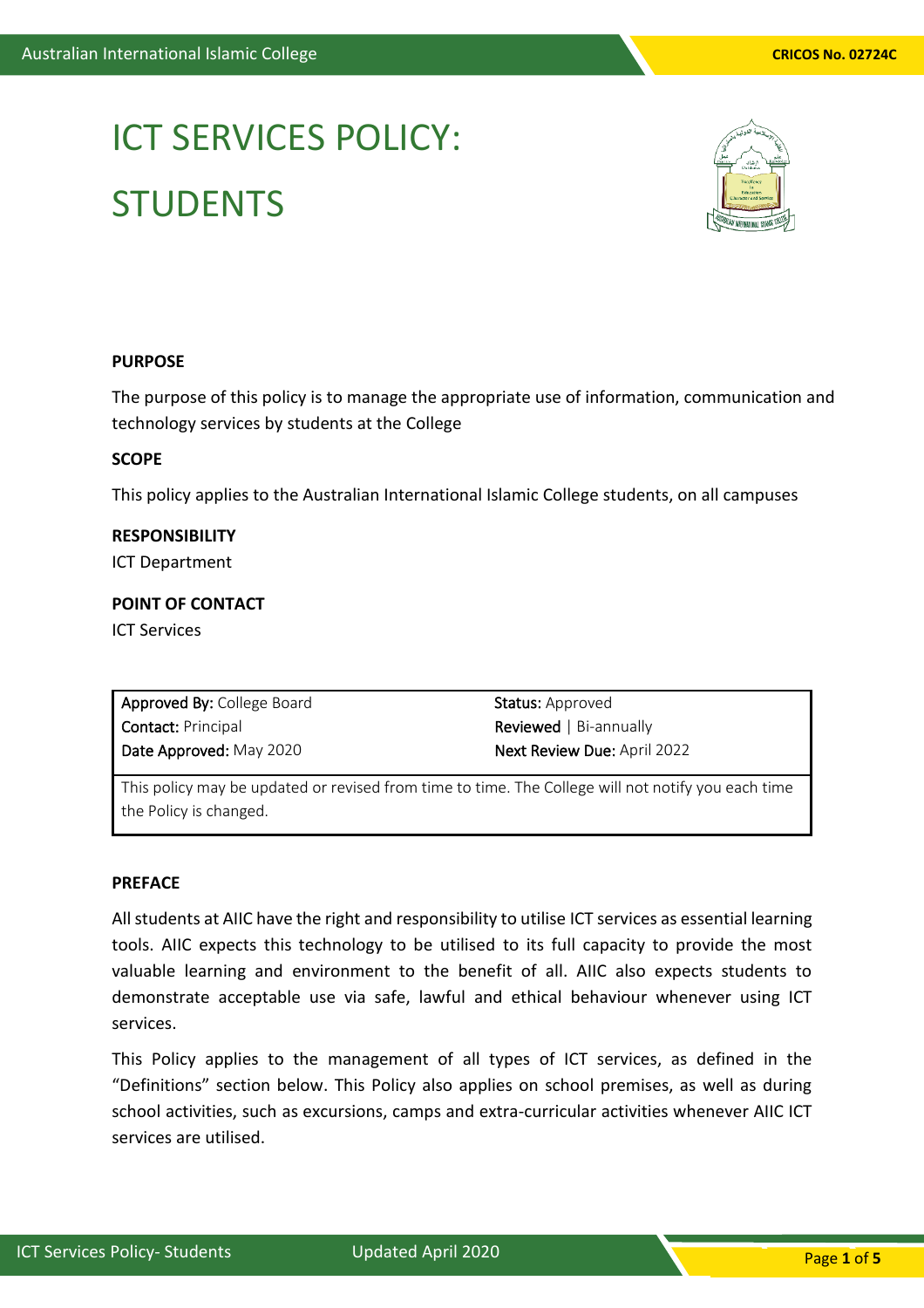AIIC reserves the right to restrict student access to ICT services if access and usage requirements are not met or are breached. However, restricted access will not disrupt the provision of the educational program within the school. Students should also note that breaches of this Policy may result in disciplinary action or criminal proceeding.

#### **DEFINITIONS**

ICT – means information, communication and technology

ICT services – includes but is not limited to ICT networks, systems, facilities and devices, as defined below and includes those owned, leased or otherwise used by the school

ICT facilities and devices – includes but is not limited to computers (including desktops, laptops, netbooks, palm and handheld devices, PDAs, , tablets, eBook readers and related devices such as monitors, keyboards and mice), telephones (including smart watches, mobiles, iPhones and smart phones), removable media (such as USBs, DVDs, Blu-ray and CDs), radios or other high frequency communication devices (including microphones), television sets, digital or analogue players and records (including DVD, Blu-Ray and video), cameras, photocopiers, facsimile machines, printers (and other imaging equipment such as scanners), Smartboards, projectors and screens, teleconferencing devices

ICT network and systems – electronic networks, internet, email, web mail, social media, feebased web services, software, servers

Personal electronic devices – includes all types of mobile and smart phones, laptops, tablets, cameras and video recorders, hand-held game devices, music devices, USBs, PDAs, eBook readers, other palm and handheld devices and other equipment, as determined by the school, and owned by students

## **ACCEPTABLE USE**

- One laptop will be assigned to each student for the year
- Students will borrow out their own laptop at the beginning of each day, and must return the laptop to the laptop cabinet at the end of each day
- Students must take care of their laptop at all times
- Students may not exchange laptops, or use another student's laptop
- Students must not share their login credentials with another student. If you suspect your credentials have been compromised, contact the IT Department immediately
- Primary student laptops must remain onsite at all times
- Students are not permitted to take their laptops out of class without consent from their teachers; except, to walk between their classes
- Students must scan any portable storage device with an antivirus software before use on any AIIC machine
- Any form of portable storage (i.e. USB stick, SD card, portable hard drive, etc.), must have a capacity of 4GB or less. 4GB has been deemed to be more than enough storage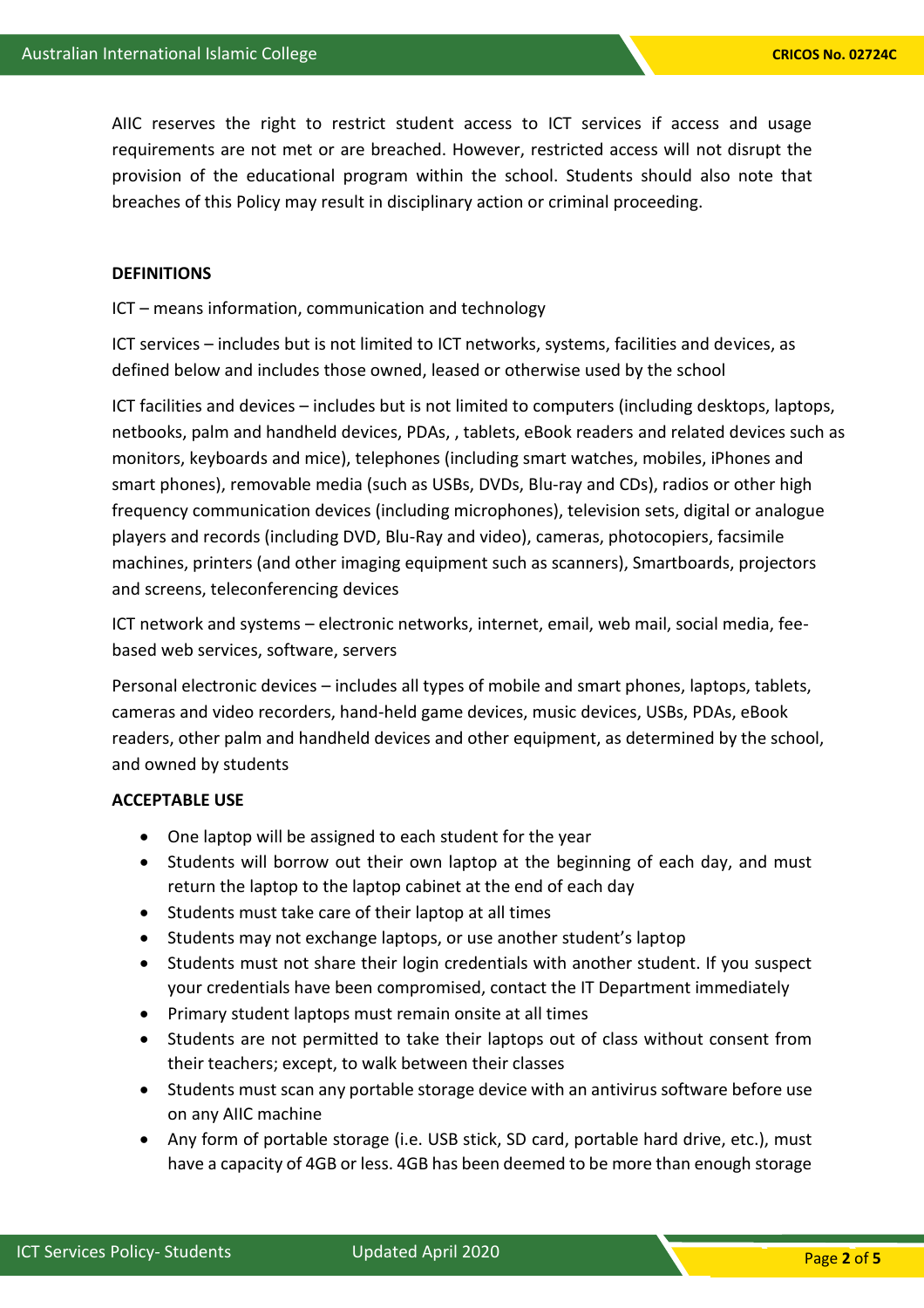space for a student. Storage devices with a capacity greater than 4GB will be confiscated immediately and will be returned at the discretion of admin staff

- In the event of a lost or stolen laptop, the school administration will determine the course of action to be taken. This may involve the student paying a portion of, or all of the replacement cost
- Students must inspect their laptops for damage at the end of each day before returning it
- Any damage or faults discovered in the inspection must be reported immediately to the ICT Department
- Students may be asked to pay a portion of any repair costs should the damages and or faults be a result of student negligence
- Students are at no time permitted to load software on any AIIC machine, without the explicit permission from the IT department
- Students will not try to change or install/uninstall any existing programs on the computer
- Students will not try to change any computer settings
- Students will not search any banned or adult content, or try to access any form of banned content
- Students are not permitted to bring, or play computer games at school
- Students are at no times permitted on a staff or admin account unless under the supervision of a staff member
- Students must not use electronic devices with a camera in any place where a camera would normally be considered inappropriate. This includes in change rooms and toilets or any situation which may cause embarrassment or discomfort to others.
- Students must not invade the privacy of other students or employees of the school by recording (either via photo, video or voice recording) personal conversations or activities without express permission. Any recordings must not be distributed (for example, posting it on a website) without express permission. Any such recording or distribution must be done after consent of the relevant person(s) has been expressly and directly gained
- Students must not use an electronic device to bully or cyberbully other students or school employees. Any such behaviour will be subject to action under the AIIC Policy and to potential police investigation. Please note; cyber bullying is not only against school policy, but is also outlawed by the *"Commonwealth Criminal Code ACT 1995"*
- Students are reminded that it is a criminal offence to use an electronic device to menace, harass or offend another person and that calls, text messages and emails can be traced.
- Students should store electronic devices safely and securely. AIIC accepts no responsibility for lost, stolen or damaged electronic devices whilst on school premises, at a school activity, or whilst travelling to and from school.
- Any breaches of this Policy must be reported by students to a teacher or staff member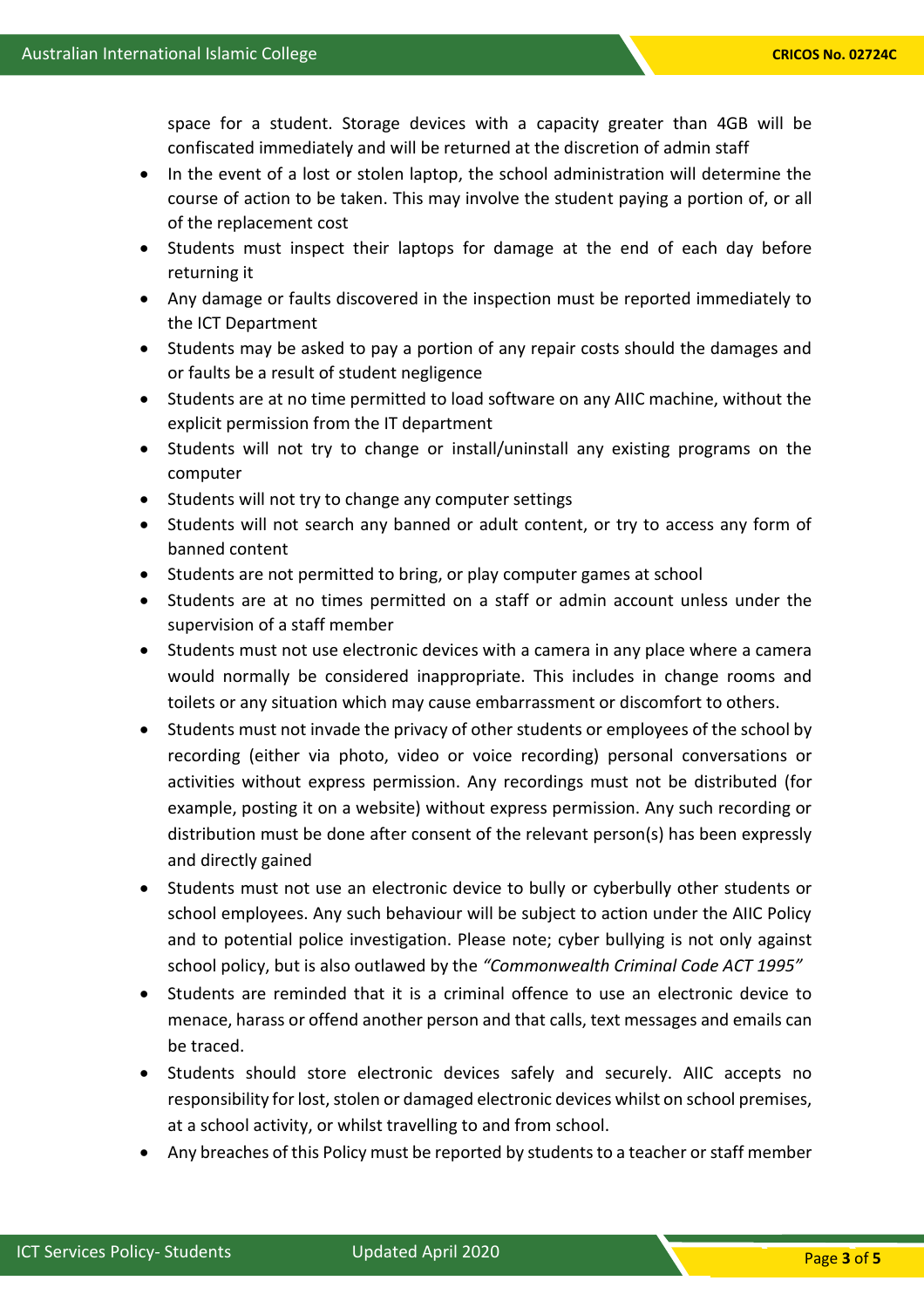#### **SCHOOL DEVICES**

- Teachers are provided with a laptop from AIIC. The laptop remains the property of AIIC.
- Teacher laptops may be subject to a software security check.
- Any items loaned to teachers from the IT department must be cared for at all times by the borrowing teacher.
- Items borrowed from the ICT department must be returned to the department on the due date stated.
- Teachers can only borrow IT equipment from the IT room, not from another teacher.
- School laptops are for student use only
- In the event of IT equipment being lost, or stolen from the teacher, the school administration will determine the course of action to be taken. This may involve the teacher paying a portion, or all of the replacement cost
- Staff have a responsibility to report faults or damage as soon as is practical.

# **PERSONAL DEVICES**

- Any personal device brought to school must have security software installed before connecting to AIIC's network
- Every reasonable effort must be made to ensure that any sensitive school information on any personal device is kept securely
- Installed security software on any personal device must be up to date at all times whilst on AIIC's network
- The ICT department reserves the right to perform security checks on any devices connected to the AIIC's network without prior warning, if it is suspected of interfering with the network
- Any personal device found to be interfering with the network will be immediately booted from the network
- Any previously booted device must pass a security check by the IT department before being allowed network access again
- AIIC accepts no responsibility for the loss of theft of personal devices

# **SOFTWARE**

- Teachers must have the express permission of the ICT department before installing any new programs on any AIIC machine
- Teachers are not permitted to download new software without the consent of the ICT department
- Teachers may not change any computer settings that require administration access
- If a teacher would like a particular site unblocked by the internet filter, they must send an email to the IT department with the exact site link. The site will be reviewed and unblocked, if it is deemed educational